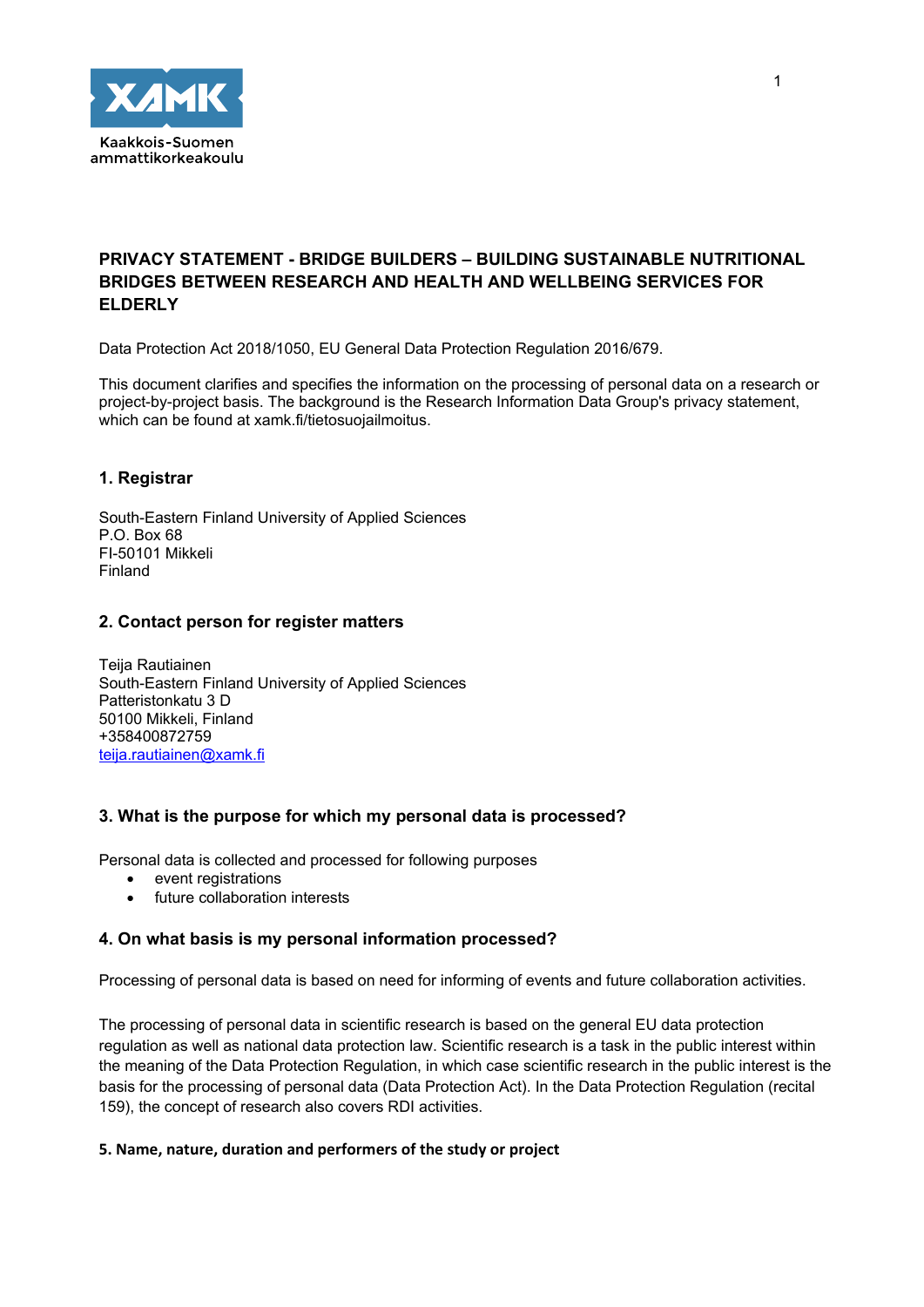

Bridge builders – building sustainable nutritional bridges between research and health and wellbeing services for elderly -project is carried on 1-10-2020 – 30.6-2022.

Conducting partners and persons are: Teija Rautiainen, South-Eastern Finland University of Applied Sciences Sari Ranta, South-Eastern Finland University of Applied Sciences Lise Justensen, Copenhagen College University Cornelia Witlöf, Linnaeus University Anna Sandgren, Linnaues University Kai Myrnes-Hansen, Linnaeus University

## **5. Parties to the collaborative study and division of responsibilities (delete if not a collaborative project)**

South Eastern Finland University of Applied Sciences collects and process personal data. Bridge builders project is for networking activities.

## **6. What kind of information about me is processed?**

Personal data processed:

- name
- affiliation
- organization
- email address

## **7. From what sources is my information collected?**

Personal data is collected directly form person her/himself.

## **8. Will my personal information be disclosed to third parties?**

The information is not regularly disclosed to other parties. The information may be published to the extent agreed with the data subject. Certain information may be disclosed to the project sponsor in connection with reporting on matters required by the sponsor, e.g. lists of participants in the events.

## **9. Is my data processed outside the EU or the EEA?**

Data will not be transferred by the controller outside the EU or the EEA.

Xamk uses Microsoft cloud services (Teams and OneDrive) as storage space. As a general rule, Microsoft processes data in the EU / EEA and in regional data centers. Microsoft is committed to complying with the general EU data protection regulation. The Microsoft Privacy Statement is available at[: https://privacy.microsoft.com/en-US/privacystatement](https://privacy.microsoft.com/fi-FI/privacystatement)

## **10. How long will my data be kept?**

Data will be kept during the project period or if the need for future collaboration exists.